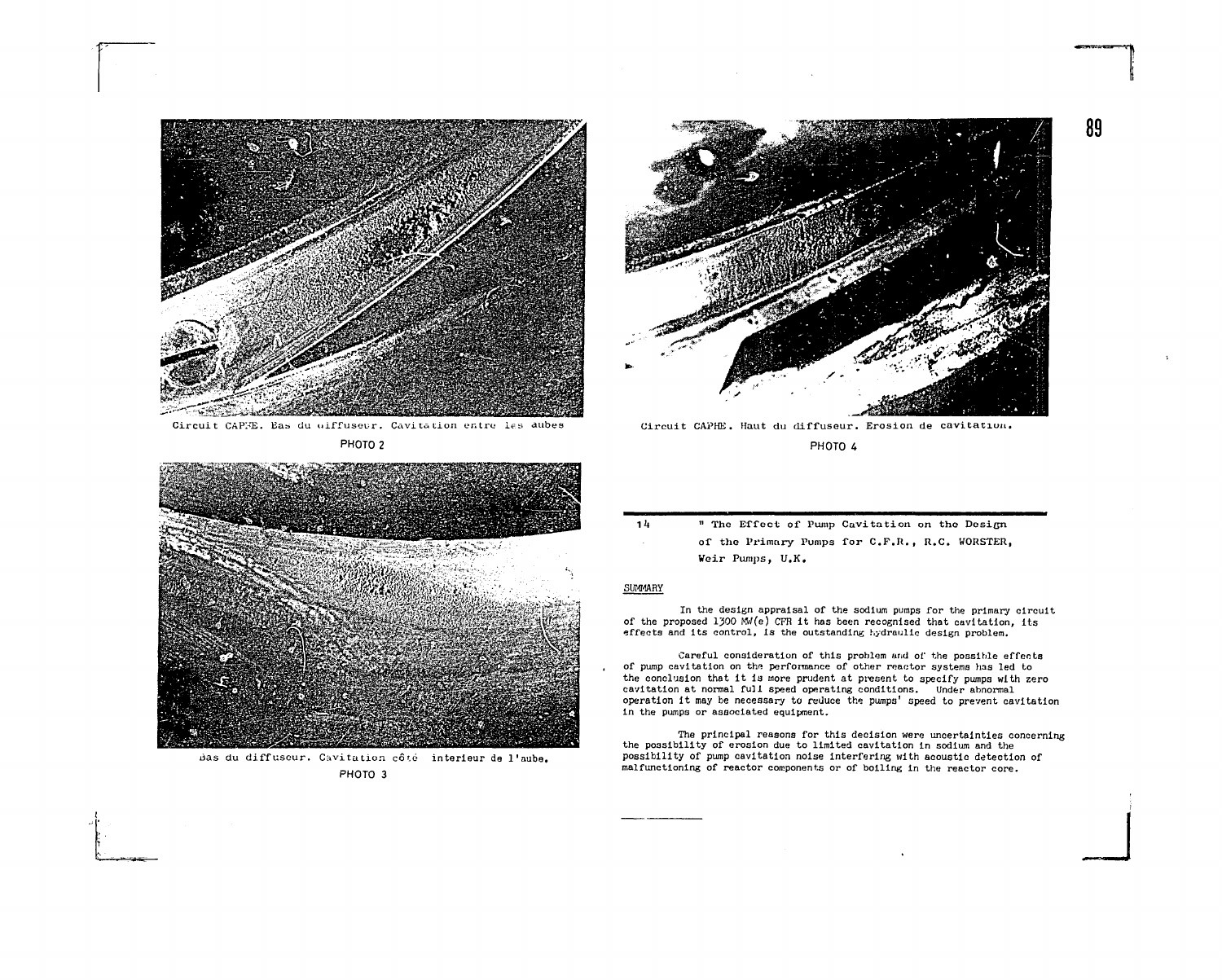#### LIMITED PUMP CAVITATIOM IN WATER

In conventional water pumps cavitation is acceptable if its extent is limited: there is then no loss of efficiency, little risk of unstable operation and no risk of cavitatlon erosion when sufficiently resistant materials of construction can be used. The noise generated by limited cavitatlon is usually tolerable and of a sufficiently high frequency not to excite dangerous structural resonances.

about Water pumps which satisfy the above can be designed at speeds up to

$$
\omega_{ss} = \frac{\omega \sqrt{q}}{(g \cdot \text{NPSH})^{.75}} = 3.5
$$

but they will have considerable areas of cavitation at the inlet of the first stage impeller, even at their optimum flow.

If cavitation is to be totally avoided it is not practical to design pumps to run faster than  $\omega_{ss} = 2.5$ , and even then zero cavitation can only be ensured over a relatively narrow range of (flow/speed) ratio.

# NOISE LEVELS OF LIMITED PUMP CAVITATION IN WATER

Fig. 1 shows the sudden and substantial increase of water borne noise as the speed of a pump is increased, while keeping NPSH and throttle constant. The results are presented in a semi-dimensionless form which attempts to eliminate the effect of the changing speed during this test. The reason for the apparent variation of non-cavitating sound power as the 3rd power of shaft speed is not known - perhaps it was due to a variation of the free gas bubble content with water speed. The pump in Fig. 1 was a commercial conical flow pump of about  $\ell$  s = 1.6 in a test loop with a substantial content of free air in the test water.

Another set of results an the onset of pump cavitation noise in water is given in Fig. 2 for a pump of lower specific speed  $\langle \omega_{\rm s} = 0.5 \rangle$ in a test loop where the free air content is kept low in order to help flow visualisation and to permit accurate determinations of the inception of visual cavitation. In this test a rise of noise level of 10 dB corresponded to a very small cavity on the leading edge of only one blade of the impeller.

The impeller used for the tests shown in Fig.  $P$  was a commercial sand cast metal impeller with the blade inlet surfaces carefully smoothed by hand filing. There wac a great variation between the visual cavitatlon inception performance of each blade: visual cavitatlon inception on thn best blade did not take place until the NPSH had dropped to about half the NPSH at which cavitation started on the worst blade, that is near the peak of the noise curve. Loss of efficiency commences at still lower HP/311, on the falling part of that noise curve.

#### PUMP NOISE LEVELS IN SODIUM

We have no directly comparable measurements of noise levels on the sane pumn tested in water and then in sodium under comparable conditions of inlet flow distribution, of free and/or dissolved gas contents and of

terminal acoustic impedences. For this reason we must assume that the first inception of pump cavitation in sodium would be accompanied by a sudden rise of noise level at least as abrupt as that shown in Fig.  $P$ .

At the present time it is thought possible that high frequency pump noise levels, or changes of level, of this order could endanger acoustic monitoring of the reactor performance. Consequently it is safer, at this stage, to conclude that all audible cavitation should be avoided in the primary sodium pumps for CFR.

#### CAVITATION EROSION OF PRIMARY SODIUM PUM'.Ö

There is only a little quantitative knowledge of the resistance of stainless steel to erosion by cavitation attack in sodium at low pump speeds and there is no information at all at the higher linear velocity needed to generate the higher heads required of the primary pumps for CFR.

It has been said that sodium is unlikely to be a lot worse than water for cavitation erosion of stainless steel. If this were indeed true, then sodium cavities of a few mm. length may not be aggressive, even on a life span of say, 30 years. However, a comprehensive and long duration test program would be needed to proove that limited sodium cavitation would not be aggressive. Even then, there must be doubt about the validity of rig tests scaled to the working conditions of the very large primary sodium pumps needed for CFR. For instance, even if we knew the effects of speed and pressure/time relationships, it would still be extremely difficult to ensure the proper representation of the gas constant of the pumped sodium that would be encountered in the reactor environment.

This situation has further strengthened the opinion that the primary sodium pumpe in CFH should be designed for zero cavitation at their normal running conditions.

#### NUCLEATION IN THE SODIUM IN CFR AND REPRESENTATION IN WATER TEST RIGS

It has been suggested that a delay of the onset of cavitation in a large clean sodium pump might arise due to the very low solubility of gas in sodium at the temperature at the pump inlet and to the likelihood of the 3odlum becoming degassed due to its continuous reclrculation.

However, the gas solubility/temperature characteristic for sodium differs from that of water and it is more likely that gas will be absorbed at the high temperature free curface and then be released by the turbulent flow and temperature drop through the  $II|X's$ , maintaining a continuous population of small bubbles in the sodium at the pump intake: this could easily be sufficient to reduce cavitation inception lag to a negligible magnitude.

Consequently, it is essential that water test rigs for models or prototype pumps should have an adequate continuous supply of nucleii to ensure similar negligible cavitation inception lag.

#### POTENTIAL SOURCES OF CAVITATION IH PRIMARY REACTOR PUMPS

There are at least five different sources of cavitation in the primary sodium pumps for pool reactors:

**eo**

**«•nrniM«!**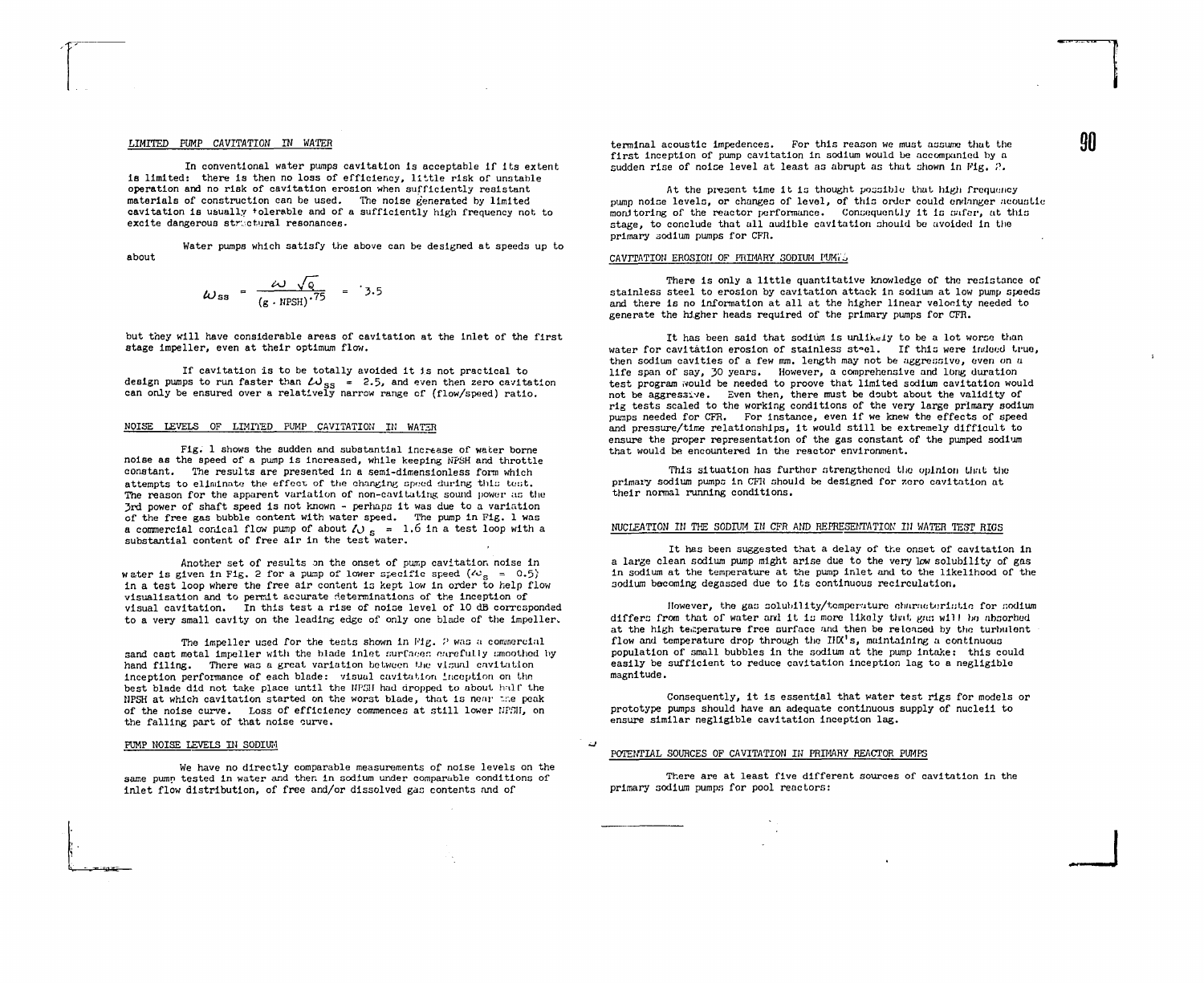#### (1) Impeller Made Cavitation

Methods of calculating the pressure drop at the leading odges of the impeller blade are available today for simplified flow boundaries, but it is not possible to assess what happens in the boundary layer flows on stationary casings and inlet guide vanes, rotating shrouds and hubs, and especially where blades and shrouds Intersect and substantial fillets are desirable for strength and manufacturing reasons.

## (2) Impeller Seal Cavltation

The flow through rotating neck ring seals used to minimise internal leakage losses and to minimise the disturbance to the flow entering the impeller near the outer shroud is the next most important source of pump cavltation.

There is an uncertainty concerning the cavitation numbers that are needed for different designs of seal if cavitation noise is to be avoided.

Visible cavitation in the turbulent Jet emerging from a neck ring seal In a pump appears at a cavltation number of about 1.0, but It has been suggested that 3.0 may be needed to suppress seal cavita- :tion completely. This cavitation number is the local downstream mean static pressure (above vapour pressure) divided by the efflux Jet dynamic pressure.

An experimental verification of this has not yet been achieved In a pump because special test arrangements are needed to distinguish seal cavitation noise from blade cavitation noise.

## (3) Diffuser Cavitation

The unsteady flow from the impeller can produce fluctuating pressures and cavitation at the diffuser inlets. This may be unavoidable at severely off-design duties but it should not present a serious problem if sufficient settling lengths are allowed between the impeller outlet and diffuser inlet. Such gaps increase the overall siae of the pump but they are desirable to minimise low frequency blade rate noise generation.

## (k) Bearing Cavltatlon

The hydrostatic pump bearing is another possible source of pump cavitation noise, but there is no experimental data on critical cavitation numbers or noise levels of representative bearings.

## (5) Shut-off Valve Cavltation

If the pump isolating valves are on the discharge side of the pumps there will be no problem of cavitation noise when they are fully open. Cavltation may be unavoidable during some starting or stopping transients but it would be important to ensure freedom from clearance leakage cavitation in the closed position, when one pump is valved-off and the others are running fast. Special water model tests would settle the hydrodynamic problems but thermal and pressure distortion problems are also involved.

## CAVITATIOH SCALING EFFECTS

There is no alternative to doing the majority of the primury pump hydraulic development work with reduced scale water models so that scale effects between model test cavitation performance and full scale pump performance in the reactor will arise due to:

- (a) Inaccuracy of reproduction of impeller geometry (including roughness and crevices).
- (b) Differences of liquid nucleation and cavitation growth mechanisms.
- (c) Differences in inlet flow distribution.
- (d) Differences of acoustic terminal impedances.

Programs are being prepared to identify practical margins of cavitation performance that will make reasonable allowances for the above scaling factors.

# ACKNOWLEDGEMENT

This report is intended to represent the Joint opinion of The Nuclear Power Company (flisley) Ltd., The GEC Reactor Equipment Ltd. and of Weir Pumps Ltd.



**»^FREQUENCY, Af ^FREQUENCY BAND WIDTH (Hz) N= RP.M.**

**J**